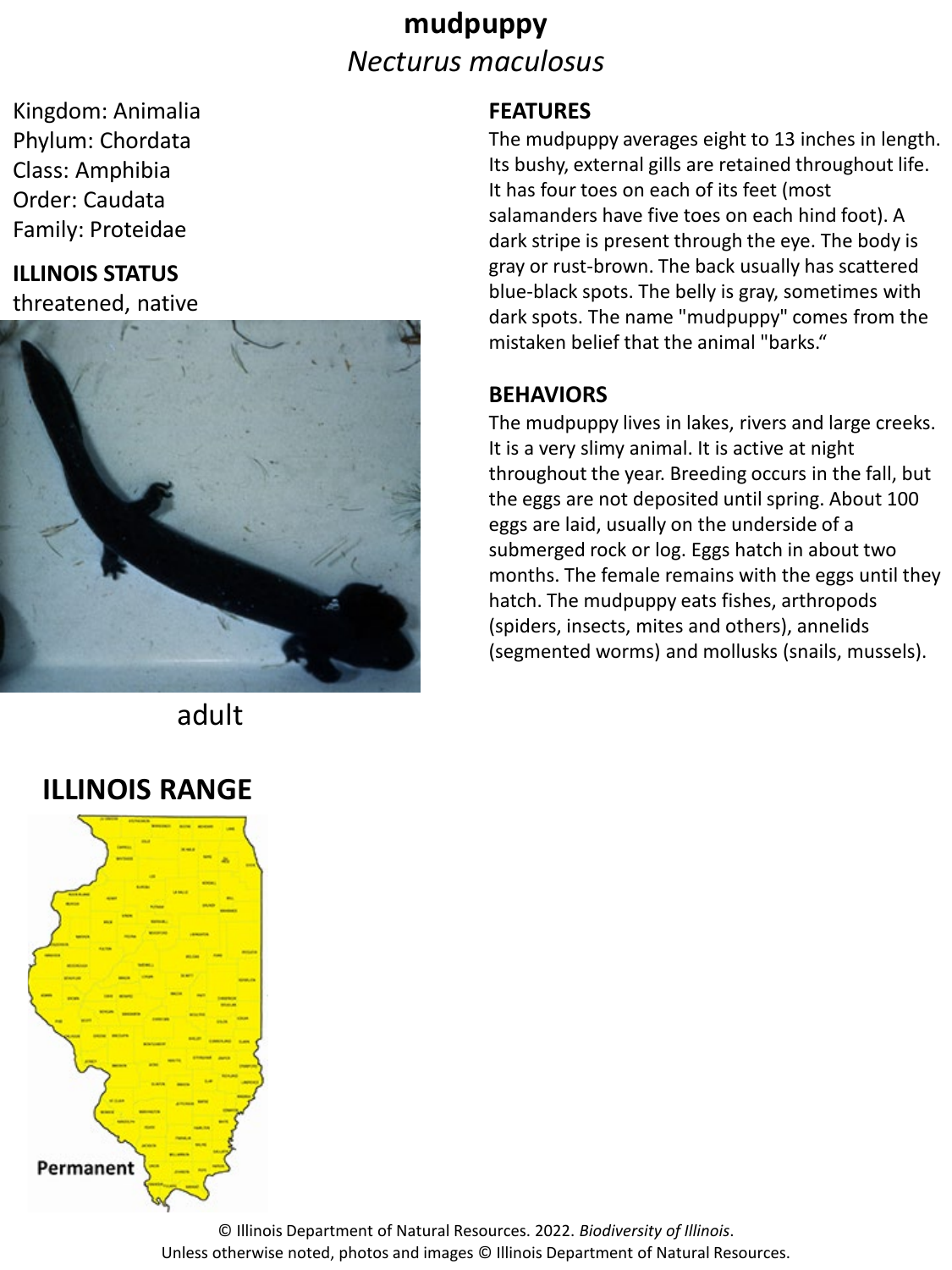

© Illinois Department of Natural Resources. 2022. *Biodiversity of Illinois*. Unless otherwise noted, photos and images © Illinois Department of Natural Resources.